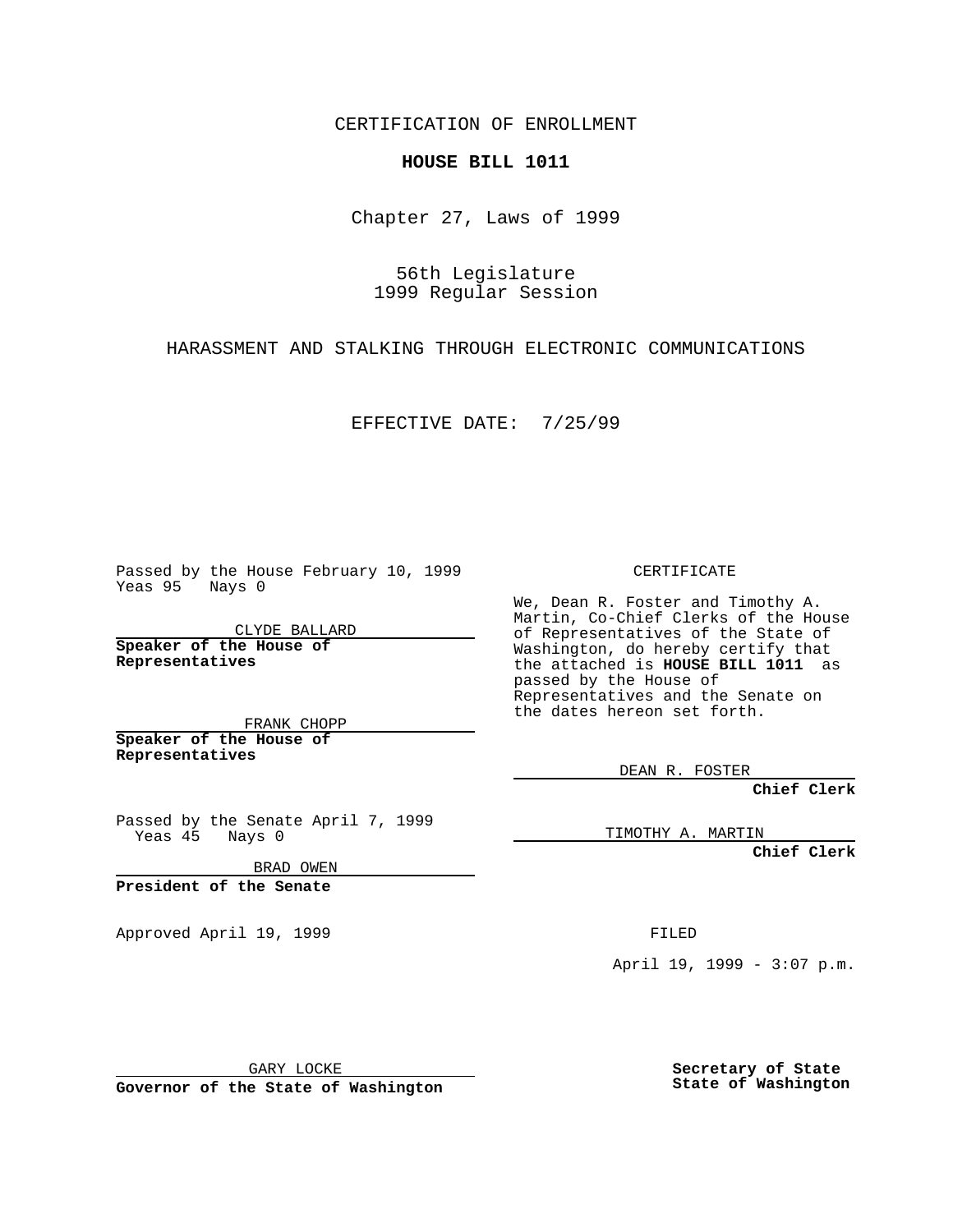## **HOUSE BILL 1011** \_\_\_\_\_\_\_\_\_\_\_\_\_\_\_\_\_\_\_\_\_\_\_\_\_\_\_\_\_\_\_\_\_\_\_\_\_\_\_\_\_\_\_\_\_\_\_

Passed Legislature - 1999 Regular Session

## **State of Washington 56th Legislature 1999 Regular Session**

**By** Representatives Scott, Morris, Hurst, Conway, McIntire, Kessler, Keiser, Mitchell, Ballasiotes, Dickerson, Cody, Haigh, Rockefeller, Lantz and Wood

Prefiled 12/23/98. Read first time 01/11/1999. Referred to Committee on Judiciary.

 AN ACT Relating to harassment and stalking through the use of electronic communications; amending RCW 9A.46.020, 9A.46.110, and 10.14.020; and creating a new section.

BE IT ENACTED BY THE LEGISLATURE OF THE STATE OF WASHINGTON:

 NEW SECTION. **Sec. 1.** It is the intent of this act to clarify that electronic communications are included in the types of conduct and actions that can constitute the crimes of harassment and stalking. It is not the intent of the legislature, by adoption of this act, to restrict in any way the types of conduct or actions that can constitute harassment or stalking.

 **Sec. 2.** RCW 9A.46.020 and 1997 c 105 s 1 are each amended to read as follows:

(1) A person is guilty of harassment if:

(a) Without lawful authority, the person knowingly threatens:

 (i) To cause bodily injury immediately or in the future to the person threatened or to any other person; or

 (ii) To cause physical damage to the property of a person other than the actor; or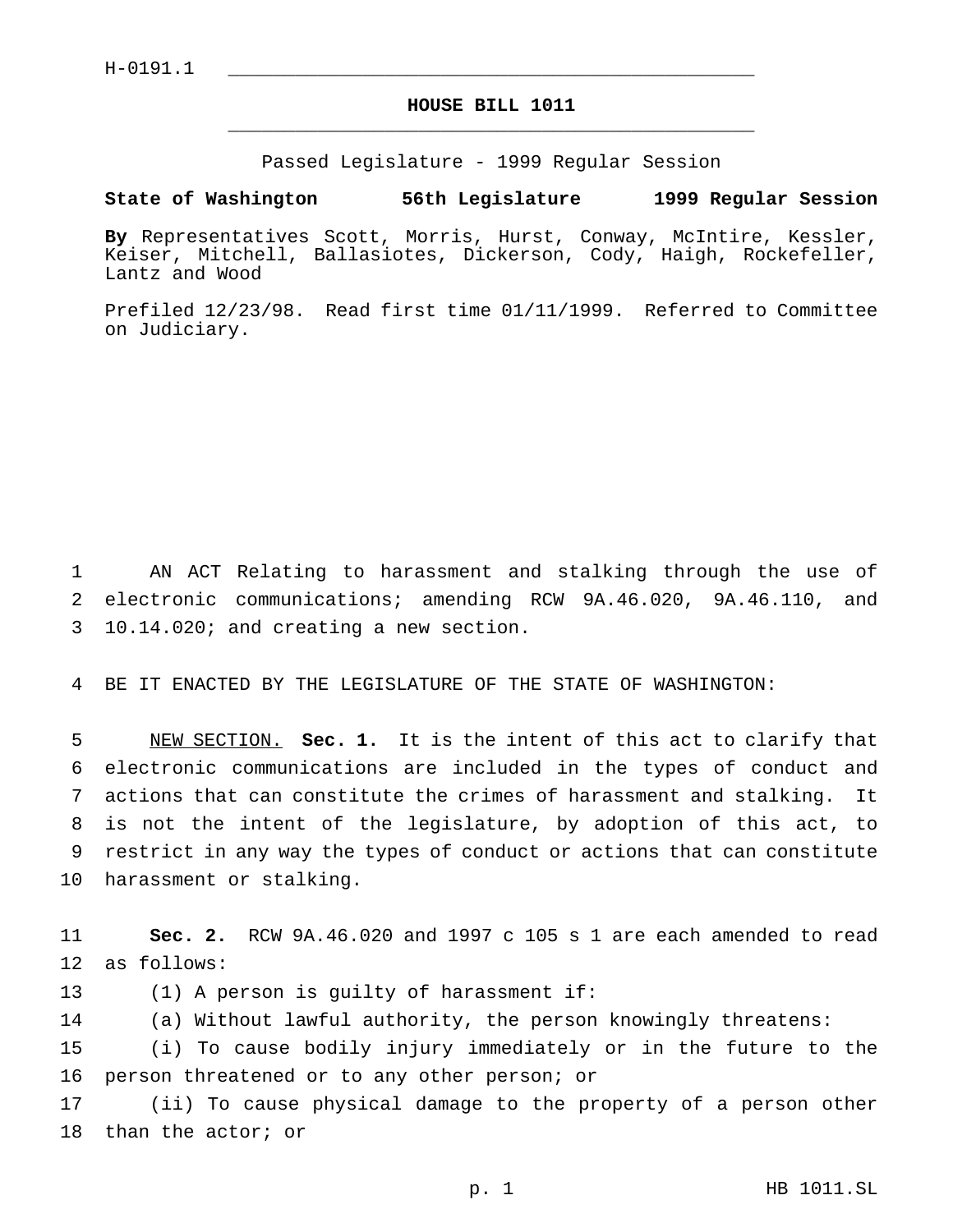(iii) To subject the person threatened or any other person to physical confinement or restraint; or

 (iv) Maliciously to do any other act which is intended to substantially harm the person threatened or another with respect to his or her physical or mental health or safety; and

 (b) The person by words or conduct places the person threatened in 7 reasonable fear that the threat will be carried out. "Words or conduct" includes, in addition to any other form of communication or 9 conduct, the sending of an electronic communication.

 (2) A person who harasses another is guilty of a gross misdemeanor punishable under chapter 9A.20 RCW, except that the person is guilty of a class C felony if either of the following applies: (a) The person has previously been convicted in this or any other state of any crime of harassment, as defined in RCW 9A.46.060, of the same victim or members of the victim's family or household or any person specifically named in a no-contact or no-harassment order; or (b) the person 17 harasses another person under subsection  $(1)(a)(i)$  of this section by threatening to kill the person threatened or any other person.

 (3) The penalties provided in this section for harassment do not preclude the victim from seeking any other remedy otherwise available under law.

 **Sec. 3.** RCW 9A.46.110 and 1994 c 271 s 801 are each amended to read as follows:

 (1) A person commits the crime of stalking if, without lawful authority and under circumstances not amounting to a felony attempt of another crime:

 (a) He or she intentionally and repeatedly harasses or repeatedly follows another person; and

 (b) The person being harassed or followed is placed in fear that the stalker intends to injure the person, another person, or property of the person or of another person. The feeling of fear must be one that a reasonable person in the same situation would experience under all the circumstances; and

(c) The stalker either:

(i) Intends to frighten, intimidate, or harass the person; or

 (ii) Knows or reasonably should know that the person is afraid, intimidated, or harassed even if the stalker did not intend to place the person in fear or intimidate or harass the person.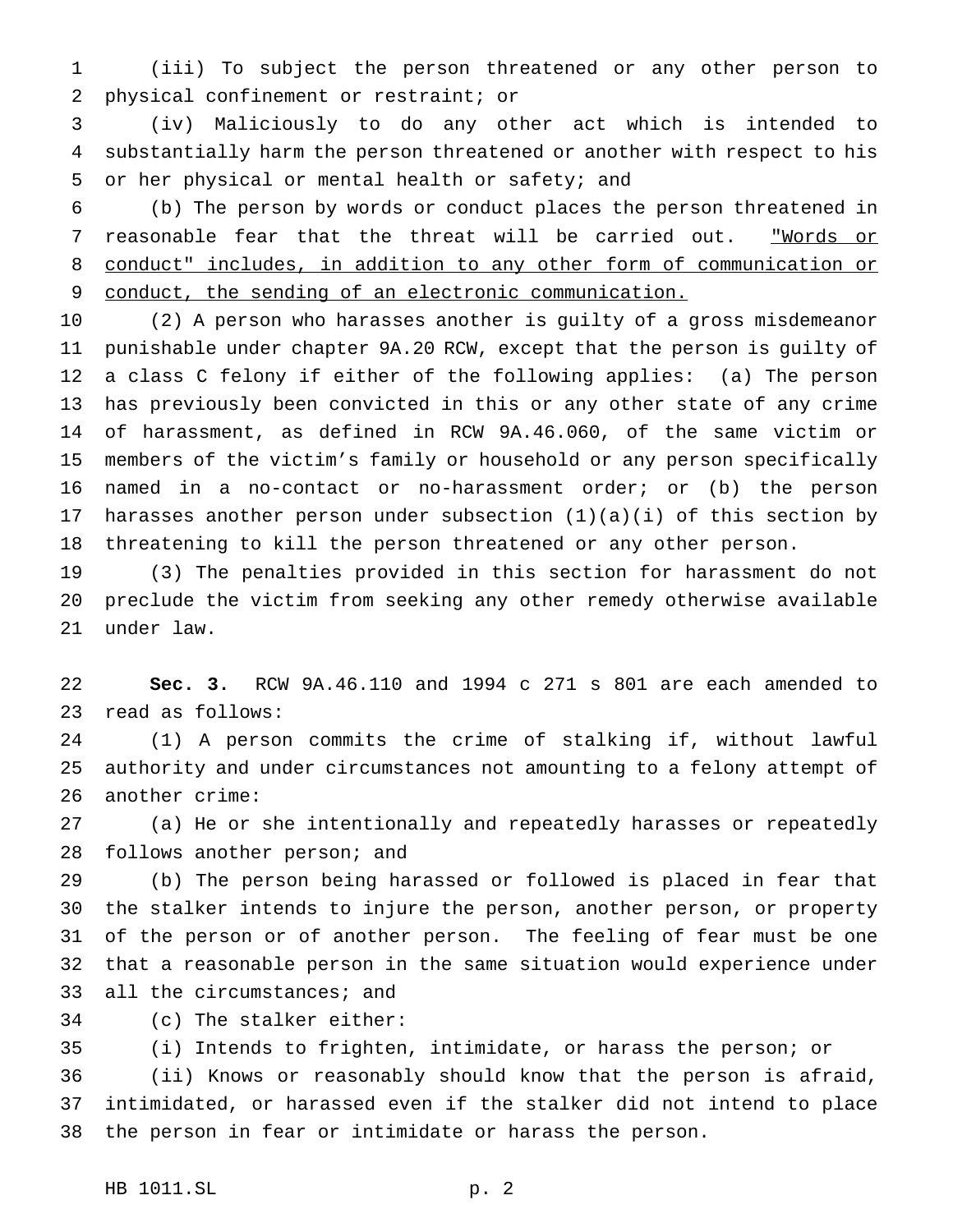(2)(a) It is not a defense to the crime of stalking under subsection (1)(c)(i) of this section that the stalker was not given actual notice that the person did not want the stalker to contact or follow the person; and

 (b) It is not a defense to the crime of stalking under subsection 6 (1)(c)(ii) of this section that the stalker did not intend to frighten, intimidate, or harass the person.

 (3) It shall be a defense to the crime of stalking that the 9 defendant is a licensed private ((detective)) investigator acting within the capacity of his or her license as provided by chapter 18.165 RCW.

 (4) Attempts to contact or follow the person after being given actual notice that the person does not want to be contacted or followed constitutes prima facie evidence that the stalker intends to intimidate 15 or harass the person. "Contact" includes, in addition to any other form of contact or communication, the sending of an electronic communication to the person.

 (5) A person who stalks another person is guilty of a gross misdemeanor except that the person is guilty of a class C felony if any of the following applies: (a) The stalker has previously been convicted in this state or any other state of any crime of harassment, as defined in RCW 9A.46.060, of the same victim or members of the victim's family or household or any person specifically named in a protective order; (b) the stalking violates any protective order protecting the person being stalked; (c) the stalker has previously been convicted of a gross misdemeanor or felony stalking offense under this section for stalking another person; (d) the stalker was armed with a deadly weapon, as defined in RCW 9.94A.125, while stalking the person; (e) the stalker's victim is or was a law enforcement officer, judge, juror, attorney, victim advocate, legislator, or community correction's officer, and the stalker stalked the victim to retaliate against the victim for an act the victim performed during the course of official duties or to influence the victim's performance of official duties; or (f) the stalker's victim is a current, former, or prospective witness in an adjudicative proceeding, and the stalker stalked the victim to retaliate against the victim as a result of the victim's testimony or potential testimony.

(6) As used in this section: